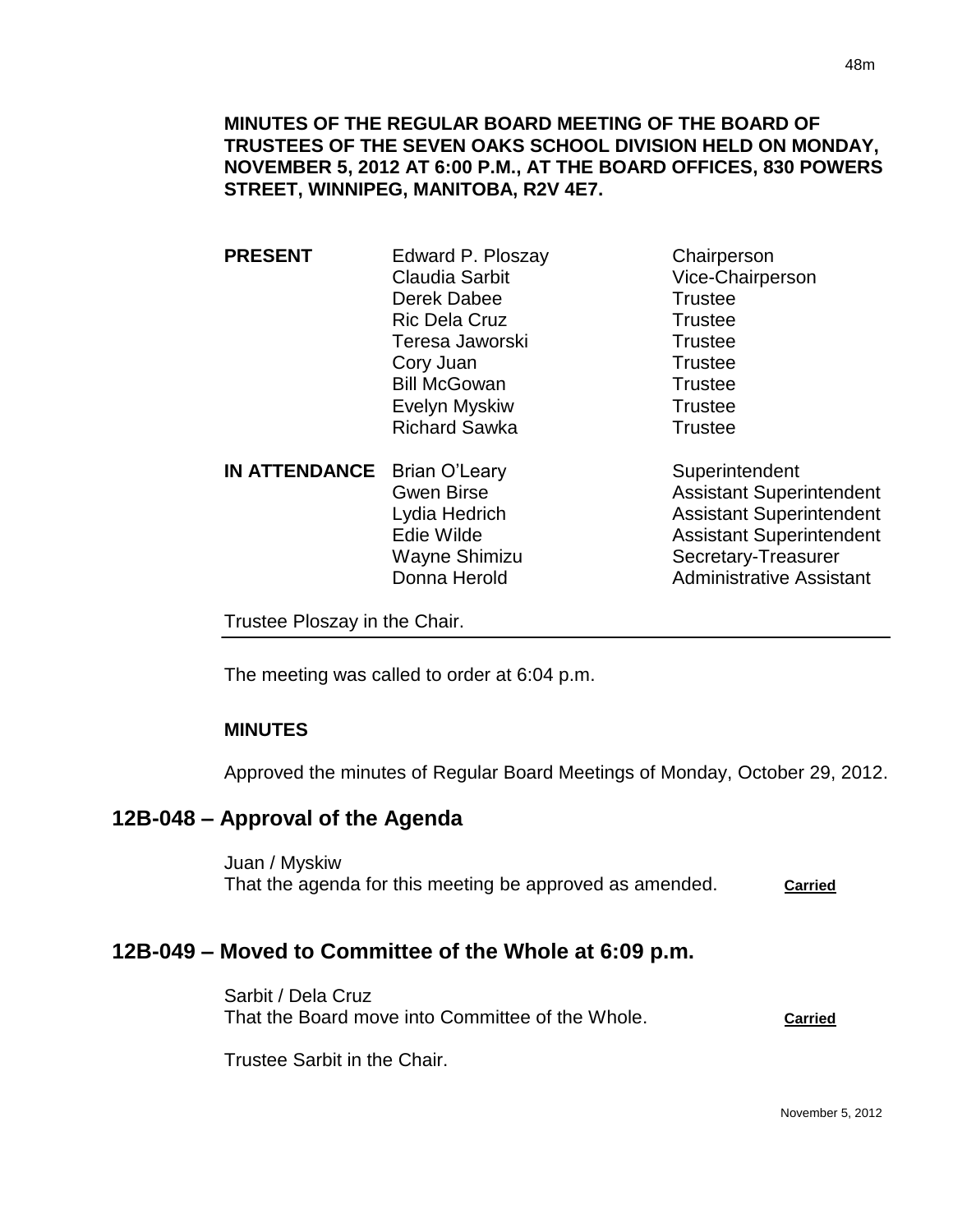Trustee Juan updated the Board on the recent MSBA Regional meeting.

### **SUPERINTENDENTS' PERSONNEL REPORT**

### **12B-050 – Superintendents' Personnel Report**

McGowan / Jaworski That the Superintendents' Personnel Report be ratified. **Carried** 

#### ADMINISTRATIVE APPOINTMENT

Appointed Verland Force to the position of Principal, Maples Collegiate, effective December 3, 2012.

#### TEACHER APPOINTMENTS

Appointed the following to full-time (1.00) Limited Teacher-General (Term) contracts:

Sarah Murray, effective October 29, 2012 to June 28, 2013 Birinda Kamonyo, effective October 31, 2012 (Indefinite)

#### SUBSTITUTE TEACHER APPOINTMENTS

Appointed the following to Substitute Teacher contracts effective the 2012-2013 school year:

Gilli Braunstein

Jasdeep Bhangu Donald Chadney Cindy Blicq **Maurice Williams** 

#### EDUCATIONAL ASSISTANT APPOINTMENTS

Appointed the following to full-time (6.5 hours per day) Educational Assistant positions:

Dale Fawcett, effective October 16, 2012 Lindsay Knight, effective November 5, 2012 Michelle Munroe, effective October 24, 2012

#### CUSTODIAN APPOINTMENT

Appointed Simon Cabral to the position of full-time (8 hours per day) Custodian effective November 5, 2012.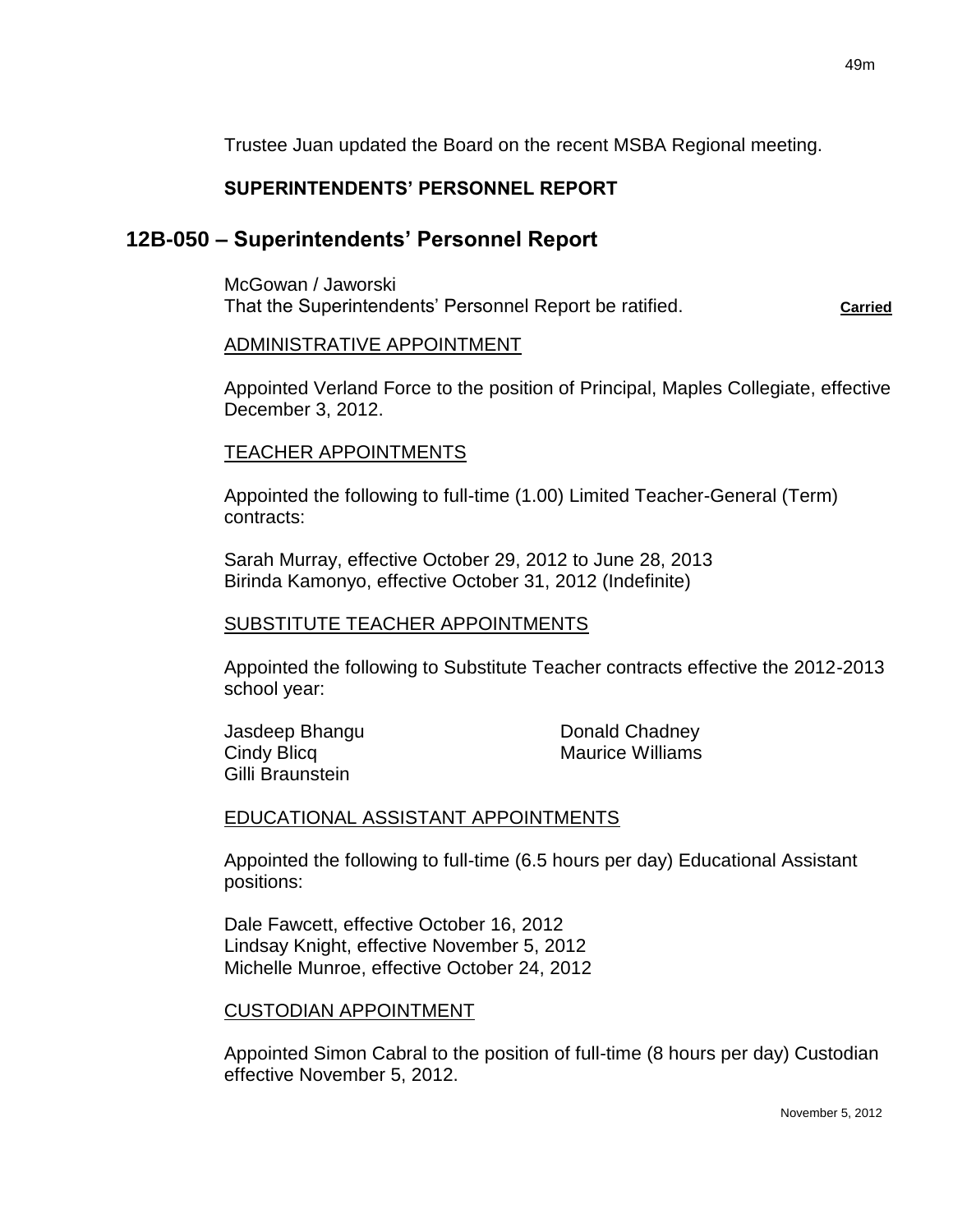## **SUPERINTENDENTS' REPORT**

The following matters were received as information:

- MSBA Call for 2013 Resolutions.
- Nominations for Premier Award for School Board Innovation.
- Disposition of Vacant Surplus Property Update.
- Board / SOTA P.D. Fund Update.
- **7:00 p.m. Canadian Student Leadership Conference – Maples Collegiate** Students: Jasleen Sandhu, Christian Gutierrez, Divya Punj, Hailey Kostusik, Kristen Ulasy, Amandeep Brar. Teachers: Julietta DePaula and Dawn Wilson.
- **7:50 p.m. Rec and Read Mentor Programs Engaging Aboriginal Youth Within and Beyond the Seven Oaks School Division** Dr. Joannie Halas, University of Manitoba; Amy Johnson, Teacher, Maples Collegiate; Mercedez Coutu, Maples Graduate; Darlene Roberts, Vice-Principal, James Nisbet provided a presentation on the growth of the Rec and Read Mentor Programs within and beyond the borders of the Seven Oaks School Division over the past seven years.

# **12B-051 – By-Law No. 6-2012**

#### Myskiw / Juan

Approved that By-Law No. 6-2012 for the purpose of borrowing the sum of \$698,900.00 Dollars for the purpose of the École Constable Edward Finney Roof Replacement (\$16,700.00), Maples Collegiate Roof Replacement (\$587,100.00), and West St. Paul Grooming Room, Elevator and Lift (\$95,100.00) be given second reading. **Carried Carried Carried Carried Carried** 

# **12B-052 – By-Law No. 6-2012**

#### Sarbit / Sawka

That By-Law No. 6-2012 for the purpose of borrowing the sum of \$698,900.00 Dollars for the purpose of the École Constable Edward Finney Roof Replacement (\$16,700.00), Maples Collegiate Roof Replacement (\$587,100.00), and West St. Paul Grooming Room, Elevator and Lift (\$95,100.00) be given third and final reading, be signed and sealed. **Carried**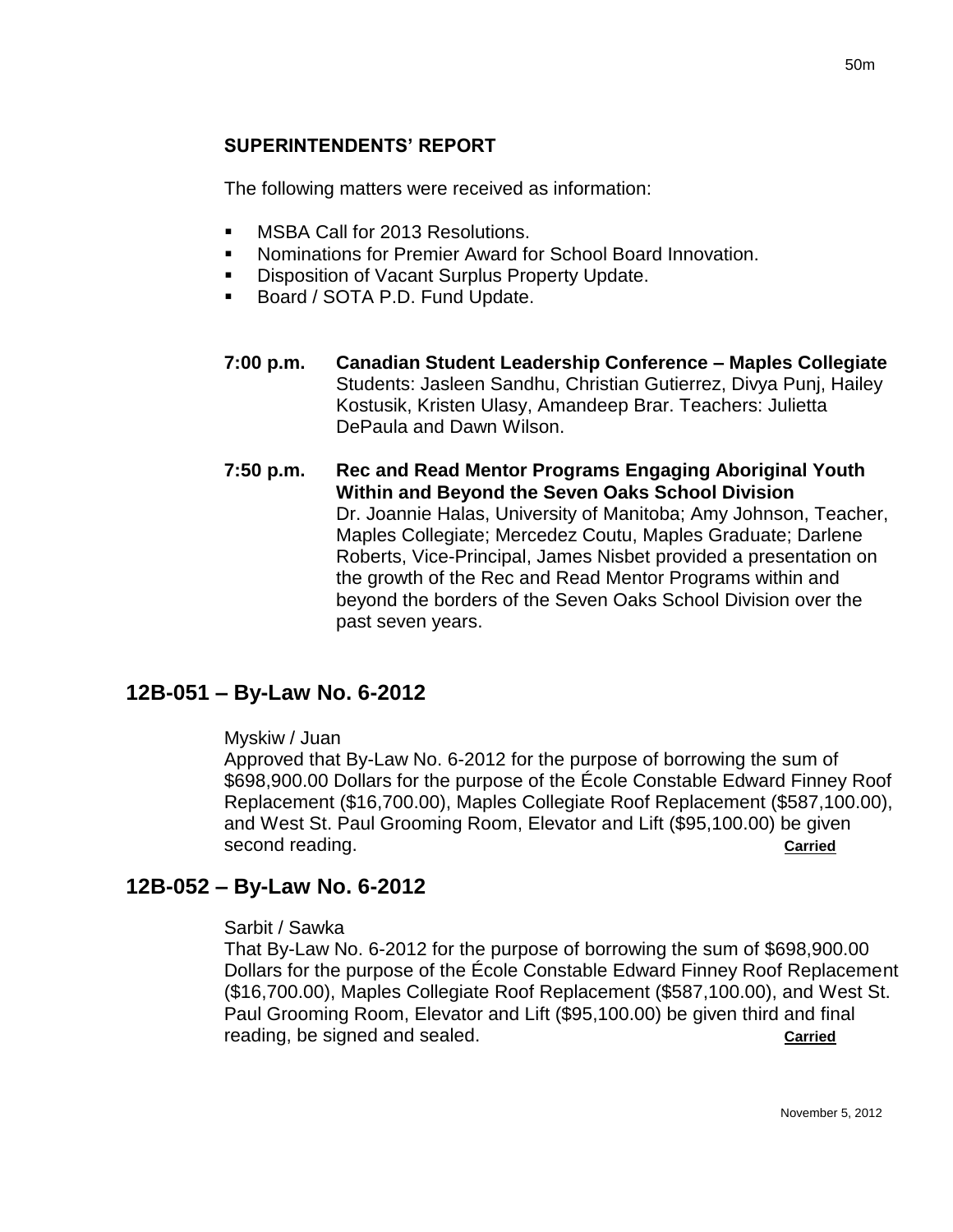# **12B-053– Consent Agenda**

Dela Cruz / Jaworski That the Consent Agenda be approved. **Carried**

#### Marusia Kulyk, Coordinator, Ukraine-Kyiv Pavilion 2012

Approved that the Board direct the administration to prepare a rental agreement for the Ukraine-Kyiv Pavilion for the use of Maples Collegiate from August 2, 2013 to August 19, 2013 for Folklorama 2013.

#### Prairie Architects Inc. Invoice No. 3785

That Invoice No. 3785 for the Victory Site Day Care project in the amount of \$4,551.75 be paid to Prairie Architects Inc.

#### Prairie Architects Inc. Invoice No. 3801

That Invoice No. 3801 for the Victory Site Day Care project in the amount of \$11,379.38 be paid to Prairie Architects Inc.

#### Prairie Architects Inc. Invoice No. 3862

That Invoice No. 3862 for the Victory Site Day Care project in the amount of \$12,450.38 be paid to Prairie Architects Inc.

#### Prairie Architects Inc. Invoice No. 3868

That Invoice No. 3868 for the Victory Site Day Care project in the amount of \$4,551.75 be paid to Prairie Architects Inc.

#### Prairie Architects Inc. Invoice No. 3931

That Invoice No. 3931 for the Victory Site Day Care project in the amount of \$2,255.66 be paid to Prairie Architects Inc.

### Number Ten Architectural Group Invoice No. 11313

That Invoice No. 11313 for the Maples Collegiate Commons Addition project in the amount of \$19,417.14 be paid to Number Ten Architectural Group.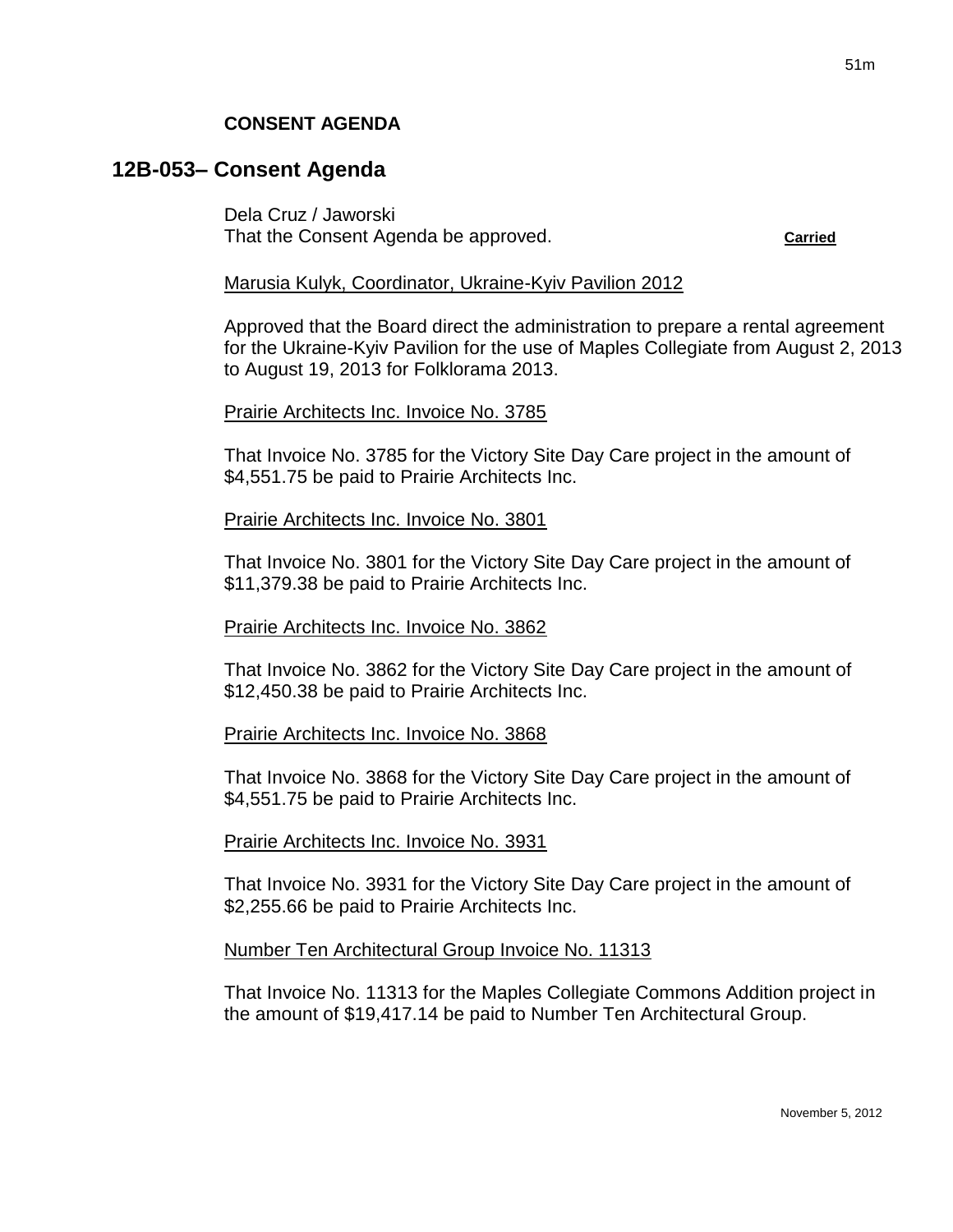## **CONSENT AGENDA**

### Number Ten Architectural Group Invoice No. 11316

That Invoice No. 11316 for the Garden City Collegiate Science Lab project in the amount of \$642.48 be paid to Number Ten Architectural Group.

## **NEW BUSINESS**

- Trustee Myskiw shared an article from the North Times regarding Jeff Cieszecki receiving the Prime Minister's Award for Teaching Excellence and Free Press Article: Special Needs Biggest Growth Area.
- Trustee Dabee reminded the Board about the upcoming Diwali Mela on November 8 at Maples Collegiate.
- Trustee Sarbit reported on WE Day.
- Trustee Juan commented on O.V. Jewitt's production "Bones".
- **Trustee Sarbit discussed the development of a Seven Oaks School Division** Trustee Code of Conduct (Motion at August 27, 2012 Board meeting that this be referred to the Policy Committee).

# **CORRESPONDENCE**

- Mitch Calvert, Winnipeg Construction Association Managing Editor: Article titled "Revamped Permit Application System Still a Work in Progress" from the Winnipeg Construction Association's Upword magazine, Quarter 3 Edition 2012.
- Keith Thomas, Risk Manager, Manitoba School Boards Association: Outdoor Ice Rinks - Risk Management Bulletin and Information Sheet.
- **MSBA e-bulletin, October 31, 2012.**
- Rick Dedi, Executive Director, The Public Schools Finance Board: Proposed Amber Trails School - Revise Proposed Amber Trails School Functional Program to accommodate 622 students.
- Nancy Allan, Minister of Education: Healthy Schools Initiative 2012-2013 school year.
- Danielle Parent, Education Officer, Manitoba Education: French Second Language Revitalization Program.
- Dave Chomiak, Minister of Innovation, Energy and Mines: Thank you letter to Gaylene Schroeder-Nishimura, Assistant Secretary-Treasurer, for dedication, contribution and years of service as member of MERLIN's Advisory Board.
- Nancy Allan, Minister of Education: Remembrance Day Awareness Week.
- Carolyn Duhamel, Executive Director, MSBA: Student Citizenship and George Harbottle Memorial Awards.
- The Manitoba Teacher Magazine October/November 2012, Volume 91, Number 2.
- NSBA Conference: Take the Leap: San Diego, April 13 to 15, 2013.